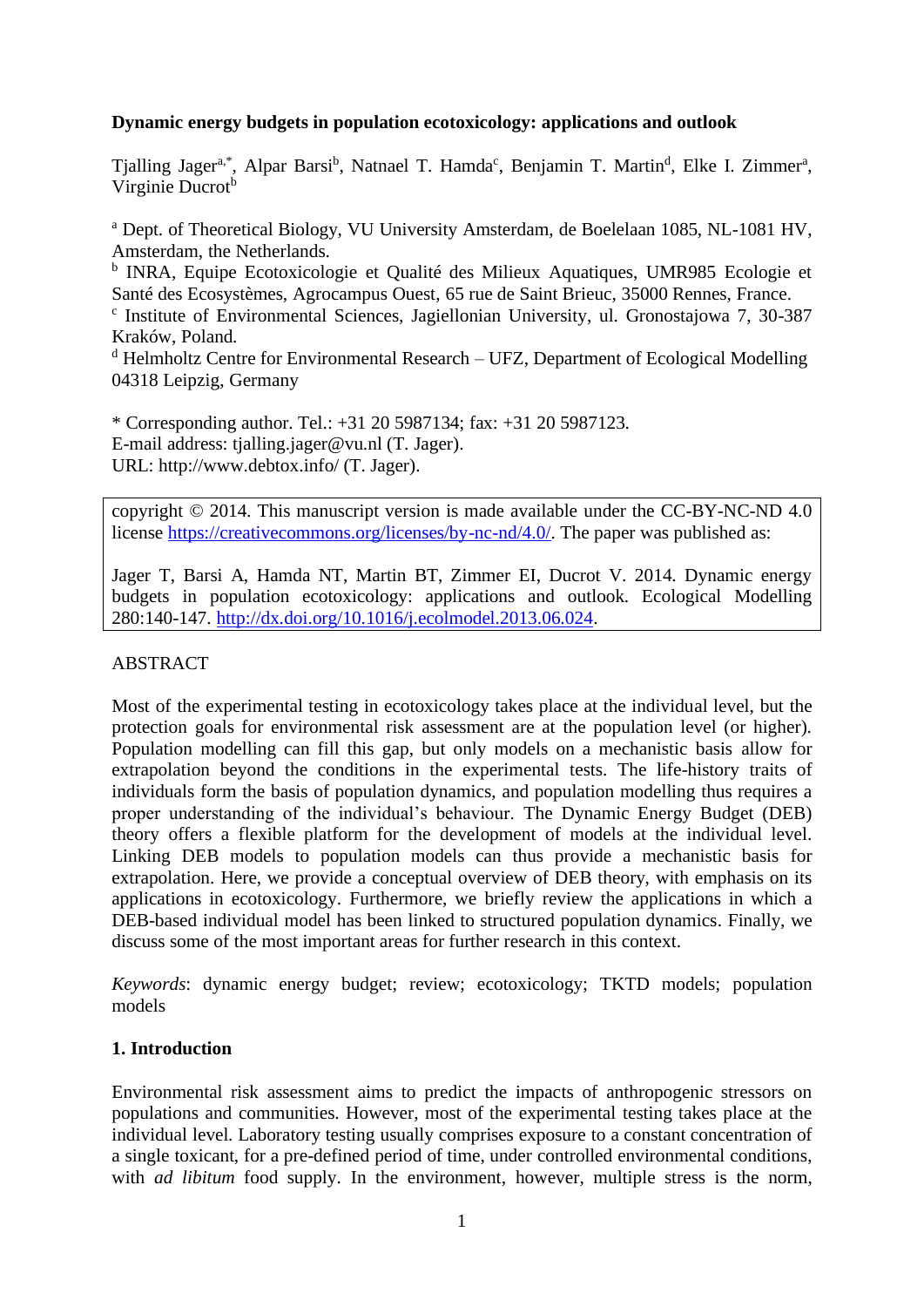exposure concentrations vary in time and space, and environmental conditions fluctuate. This huge gap between the simplified conditions of the toxicity tests and the complexity of the field situation can only be covered in an ecologically-relevant way by using population models to extrapolate from individual-level traits to population responses. However, due attention should be given to the extrapolation of traits from the experimental test to the same traits under the environmental conditions experienced in the field. This requires mechanistic models at the individual level.

Models at the individual level can be of great assistance in designing toxicity tests, interpreting the individual's response to stress, and to extrapolate that response to untested conditions (Ashauer and Escher, 2010; Jager et al., 2006). For a model to be useful at the individual level, it should explain life-history traits (feeding, survival, growth and reproduction) over the life cycle of the organism, as a function of the environment (e.g., food availability, temperature), and the presence of stressors (e.g., toxicants). The model should allow educated extrapolation from the response in controlled environments (e.g., laboratory toxicity tests) to field conditions, where populations are to be protected. The model should be as generic as possible regarding the species, chemicals, and environmental conditions that it can cover; we simply cannot build a dedicated model for each combination. Finally, the model output should allow its coupling to population models of different levels of complexity (e.g., matrix models or individual-based models), since the most appropriate population-level strategy may well depend on the risk-assessment question.

What strategy should we apply to develop mechanistic models at the individual level? Clearly, modelling every individual process at the molecular level is unlikely to yield practically-useful models. Processes at this level are also rather specific for each stressor, and each species. Fortunately, we can invoke some general biological principles to structure our modelling efforts. Every living organism takes up resources from its environment, and uses these resources to build and maintain their own bodies, and to create offspring. In doing so, they must adhere to the conservation laws for mass and energy. Models that operate on these principles are generally called energy budgets. A number of bioenergetic approaches have been proposed in ecology (see discussion in Sibly et al., 2013; Van der Meer, 2006), but the best-tested and most extensive framework in this field is the Dynamic Energy Budget (DEB) theory (Kooijman, 2001; Nisbet et al., 2000; Sousa et al., 2010). At this moment, methods based on DEB theory are the only energy-budget models that have been systematically applied in ecotoxicology, and the only ones that have been included in international riskassessment guidance for their relevance in analysing ecotoxicity data (ISO, 2006; OECD, 2006). Therefore, we limit ourselves here to a discussion of DEB-based methods.

In this paper, we provide a conceptual overview of DEB theory, and show how it has been applied to ecotoxicological questions. Subsequently, we provide a short review of the applications of DEB theory that address the effects of chemical stressors at the population level (focussing on structured population models), and highlight areas for further research.

# **2. Theoretical background**

### *2.1. Energy budgets for the individual*

Before we can consider toxic effects, we first have to look closer at the general biology of the organism. Toxicant effects are deviations from the situation without toxicants, and therefore, we first need a quantitative model for the unstressed behaviour before we can interpret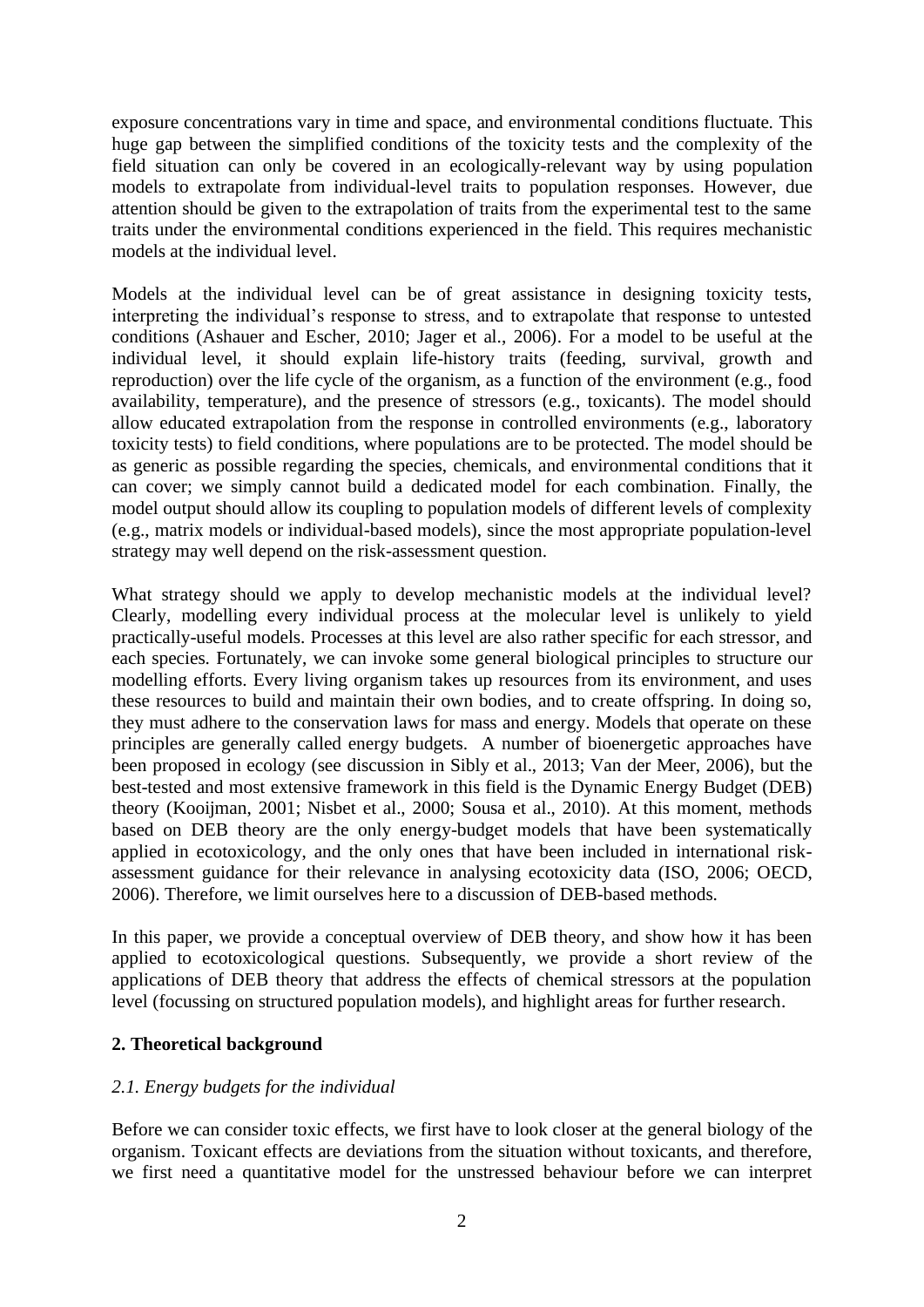toxicant effects. As stated in the introduction, all living organisms take up resources from the environment, and use these resources to maintain their bodies, grow, develop, and reproduce. When a stressor decreases the investment in a trait such as reproduction, we have consider where that energy went: was it never assimilated in the first place (e.g., an effect on the feeding rate), or was it used for other purposes (e.g., to increase the maintenance costs to counteract damage by the toxicant). An energy-budget model can thus be used to quantitatively test various hypotheses for the metabolic mechanism underlying the response to stressors (Alda Álvarez et al., 2006), accounting for the causal links between all traits. Identifying the affected process is essential to extrapolate the individual's response to the toxicant from the laboratory setting to the environment (e.g., with time-varying food or toxicant levels).

Every living organism has an energy budget, but different species follow different acquisition and allocation rules. In the remainder of this review, we will focus on animals, as these organisms form, metabolically speaking, a rather homogeneous group. All of them feed on other organisms to obtain their energy and building blocks, which places similar constraints on metabolic organisation. This similarity is for example supported by the observation that growth curves for a wide range of animals are well described by the same curve as long as conditions are constant; the von Bertalanffy growth curve (Kooijman, 2010). In the DEB animal framework, species differ mainly in their parameter values, and only to a lesser extent in model structure (which reflects the metabolic organisation). The level of the energy budget thus presents a relatively species- and stressor-independent platform that can be adapted to any focal species to interpret stressor effects over the life cycle.



**Figure 1.** Schematic representation of the standard DEB model for animals. The nodes 'b' and 'p' denote switches at birth (start of feeding) and puberty (start of investment in reproduction), respectively. The mobilisation flux is continuously split (grey circle), with a fraction *κ* allocated to the soma.

The standard animal DEB model, as presented in Sousa et al. (2010), is the simplest complete DEB model (Figure 1). It deals with an animal that feeds on one food source (with constant composition), does not change in shape (isomorphy), and reproduces via eggs. Biomass is divided into structure (which requires maintenance) and reserve (which can fuel metabolic processes). The state variable, 'maturity', specifies the developmental status of the individual and hence determines the start of investment into reproduction (maturity does not have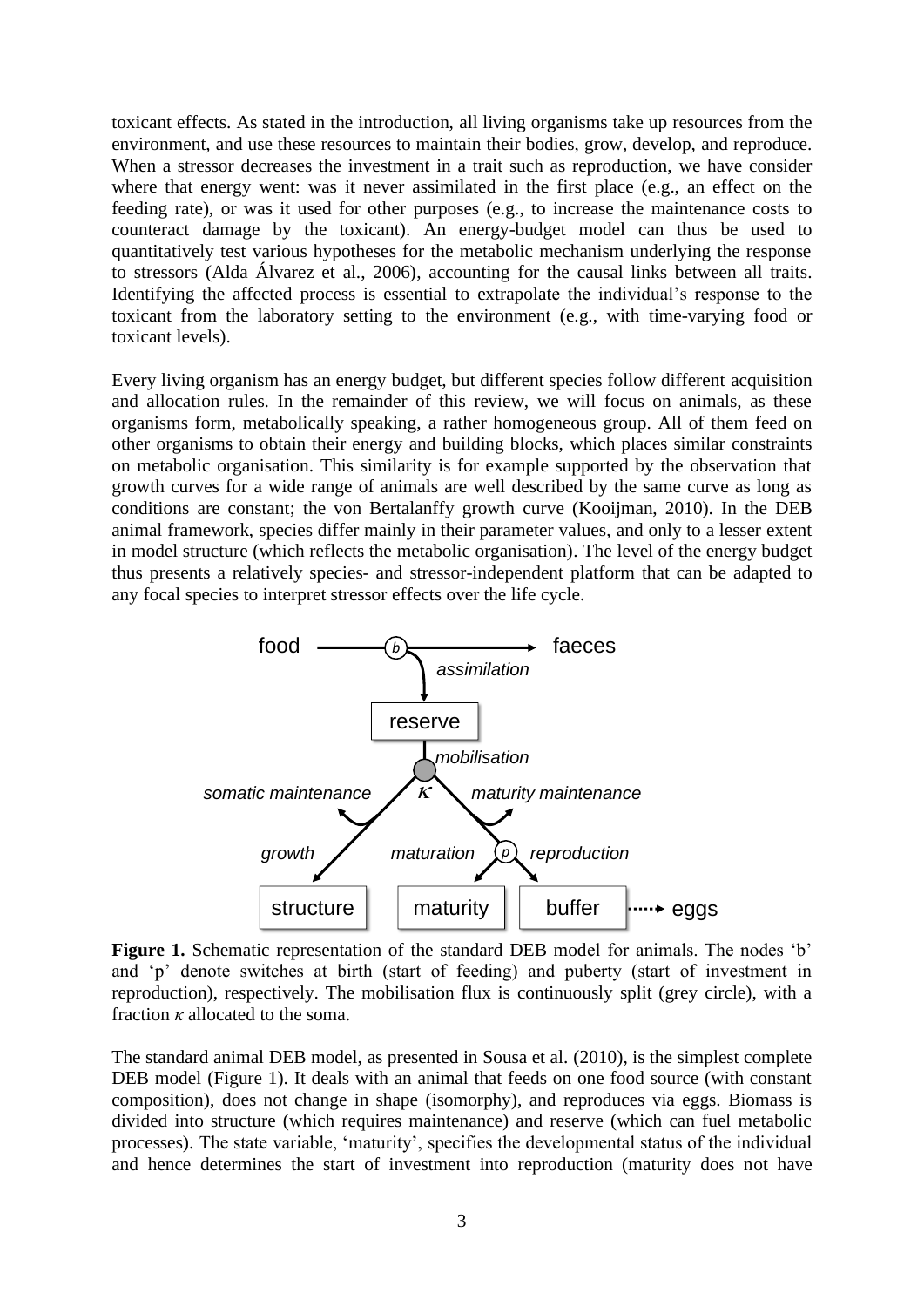associated mass in DEB but is quantified by the amount energy invested in it). Feeding rate is proportional to a surface area of the individual, and thus scales with structural volume to the power 2/3. Food is assimilated into the reserve compartment, from which reserve is mobilised to yield energy and building blocks. A fixed fraction  $\kappa$  of the mobilisation flux is channelled to the soma (somatic maintenance and structural growth). The remaining fraction 1-*κ* is used for maturation (in juveniles), maturity maintenance (whole life cycle), and reproduction (in adults). Maintenance costs need to be paid from the mobilised reserve first. Somatic maintenance cost is proportional to the volume of structure, whereas maturity maintenance is proportional to the actual level of maturity. The continuous investment in reproduction is first collected in a buffer, from which clutches of eggs are produced. This particular organisation of the metabolic processes is the only one that can match a full set of general empirical patterns observed in animals (Lika and Kooijman, 2011).

**Table 1.** Three categories of DEB models that have been applied in ecotoxicology: the full animal model and two simplifications. Primary parameters relate directly to metabolic processes, whereas compound parameters are combinations of primary parameters.

| Model category     | Main features                                                                                                | Reference              |
|--------------------|--------------------------------------------------------------------------------------------------------------|------------------------|
| Full<br><b>DEB</b> | Standard model for animals. Primary parameters and explicit                                                  | Sousa et al. $(2010)$  |
| model              | mass balance.                                                                                                |                        |
|                    |                                                                                                              |                        |
|                    | Scaled standard model; dimension 'energy' scaled out. Kooijman et al. (2008)                                 |                        |
|                    | Mostly compound parameters.                                                                                  |                        |
|                    |                                                                                                              |                        |
| No maturity        | Original DEB tox model. Reserve in steady state. Compound Kooijman and Bedaux                                |                        |
|                    | parameters.                                                                                                  | (1996)                 |
|                    |                                                                                                              |                        |
|                    | Several errors in original DEBtox corrected. Reserve in Billoir (2008)<br>steady state. Compound parameters. |                        |
|                    |                                                                                                              |                        |
|                    | Reformulated model; different inclusion of chemical stress. Muller et al. (2010)                             |                        |
|                    | Reserve in steady state. Compound parameters.                                                                |                        |
|                    |                                                                                                              |                        |
|                    | Revised DEBtox version; all errors corrected. Reserve                                                        | Zimmer<br>Jager<br>and |
|                    | dynamics added. Compound parameters.                                                                         | (2012)                 |
|                    |                                                                                                              |                        |
| No maturity, no    | KM-DEB.<br>No.<br>maturity<br>maintenance.<br>Compound                                                       | Kooijman and Metz      |
| reserve            | parameters.                                                                                                  | (1984)                 |
|                    |                                                                                                              |                        |
|                    | DEBkiss.<br>Maturity<br>Primary<br>maintenance<br>optional.                                                  | Jager et al. $(2013)$  |
|                    | parameters and explicit mass balance.                                                                        |                        |

The standard model can be extended in various ways, but it may already be too complex and data hungry for practical applications in ecotoxicology, so simplifications of the standard model are extensively used. In Table 1 we group several of the simplifications in three categories, providing their main features and a reference (where more details on the model are provided). In the 'no maturity' models, the state variable for maturity is removed; the transition from juvenile to adult takes place at a fixed size. Furthermore, primary DEB parameters (with a direct link to metabolic processes) are usually combined into easy-tointerpret compound parameters such as maximum body size. The reserve compartment is included, but is often simplified to a situation of steady state (assuming rapid dynamics of the reserve compartment). The 'no maturity, no reserve' category contains the earliest application of a DEB model to ecotoxicology. Compared to the previous category, it is further simplified by the complete absence of the reserve compartment. Apart from these three categories, a range of DEB-inspired approaches have been used, which include more descriptive elements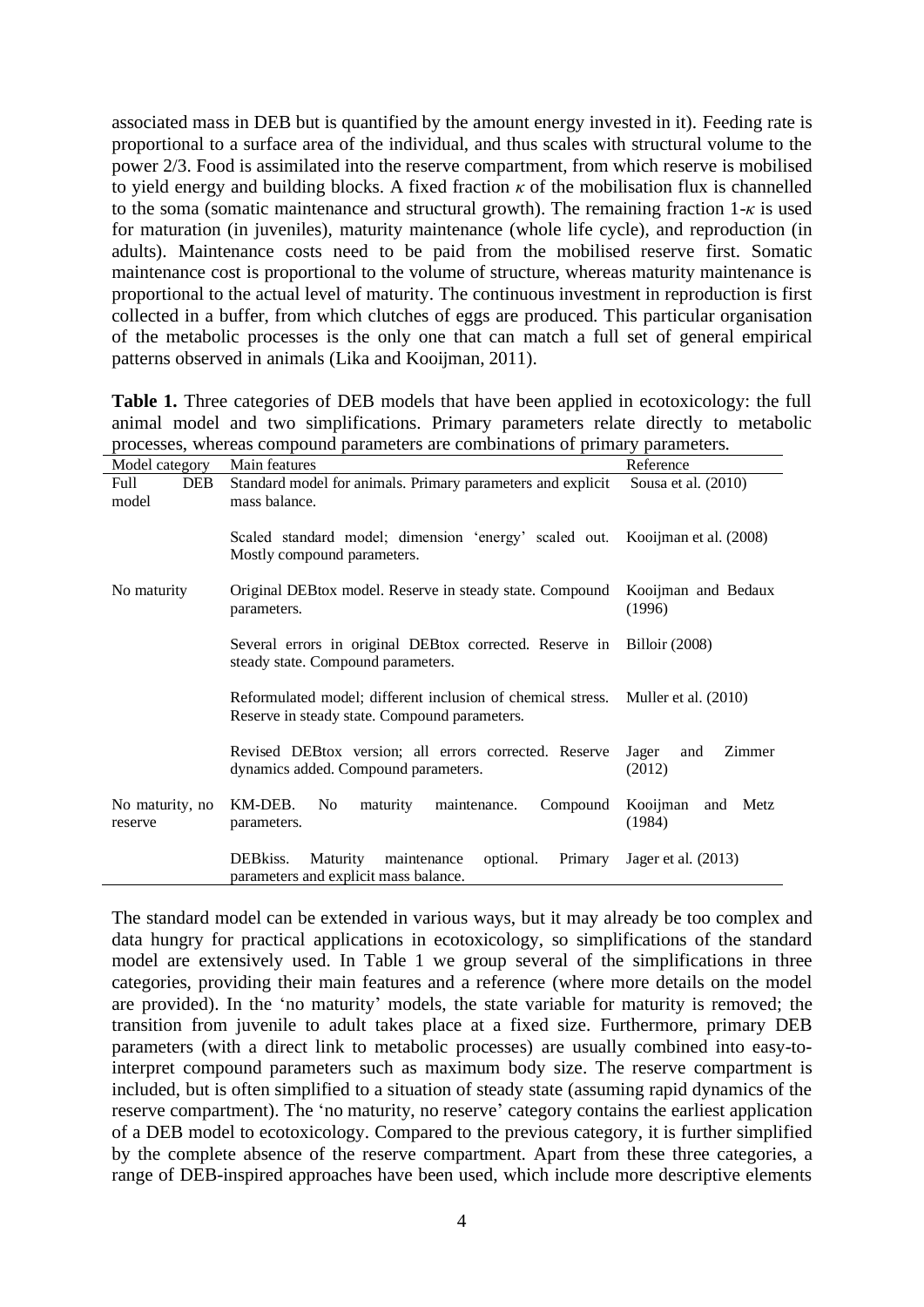(e.g., Ducrot et al., 2010; Péry et al., 2002). For reviewing model approaches, we will however stick to the models that fall into one of the three categories of Table 1.

It must be stressed that there is one DEB theory (Kooijman, 2010), but a range of different DEB models can be derived from it. The most appropriate model obviously depends on the purpose for which it is to be used: more complex versions can include more biological realism, but use more parameters, which places higher demands on the type and quality of the data required to estimate the parameters of the model.

### *2.2. Including toxic effects in DEB models*

A chemical first needs to be taken up into the body before it can produce an effect on the organism's life-history traits. Toxicokinetics (TK) entails the processes of uptake, elimination and transformation. The chemical will reach some target site in the organism, which is linked to one (or more) metabolic processes in the DEB context (Figure 2). The models linking the internal concentration (at the target site) to effects on life-history traits are collectively designated as toxicodynamics (TD). A DEB model can thus be used as the TD component of a TKTD model.



**Figure 2.** Flowchart for a TKTD model using DEB as a toxicodynamic component. The broken arrow indicates the effect on life-history traits (changes in body size and reproduction) on toxicokinetics.

In principle, any TK model can be linked to a DEB model, although the choice is limited in practice by the amount of information available. In ecotoxicity tests, internal concentrations are not routinely determined, and when they are, it is usually the total concentration in a single animal, or in a number of individuals pooled. Especially for invertebrate test species, their small size precludes more detailed measurements. The simplest useful TK model in this context is the 'scaled one-compartment model' (see Jager and Kooijman, 2009; Jager and Zimmer, 2012). The single remaining TK parameter (i.e., the effective or dominant elimination rate constant) is determined from the development of the toxic effect over time. The scaling allows TKTD modelling in the absence of measured internal concentrations, and thus on the results of typical ecotoxicity tests. Changes in body size can affect TK in two ways: an increase in size dilutes the internal concentration (a decrease in size concentrates it), and an increase in size decreases the exchange rate for the chemical (which is governed by the surface:volume ratio of the organism). In this way, the TK model is closely linked to the DEB model, as the growth rate and the body size affects the kinetics of the toxicant (broken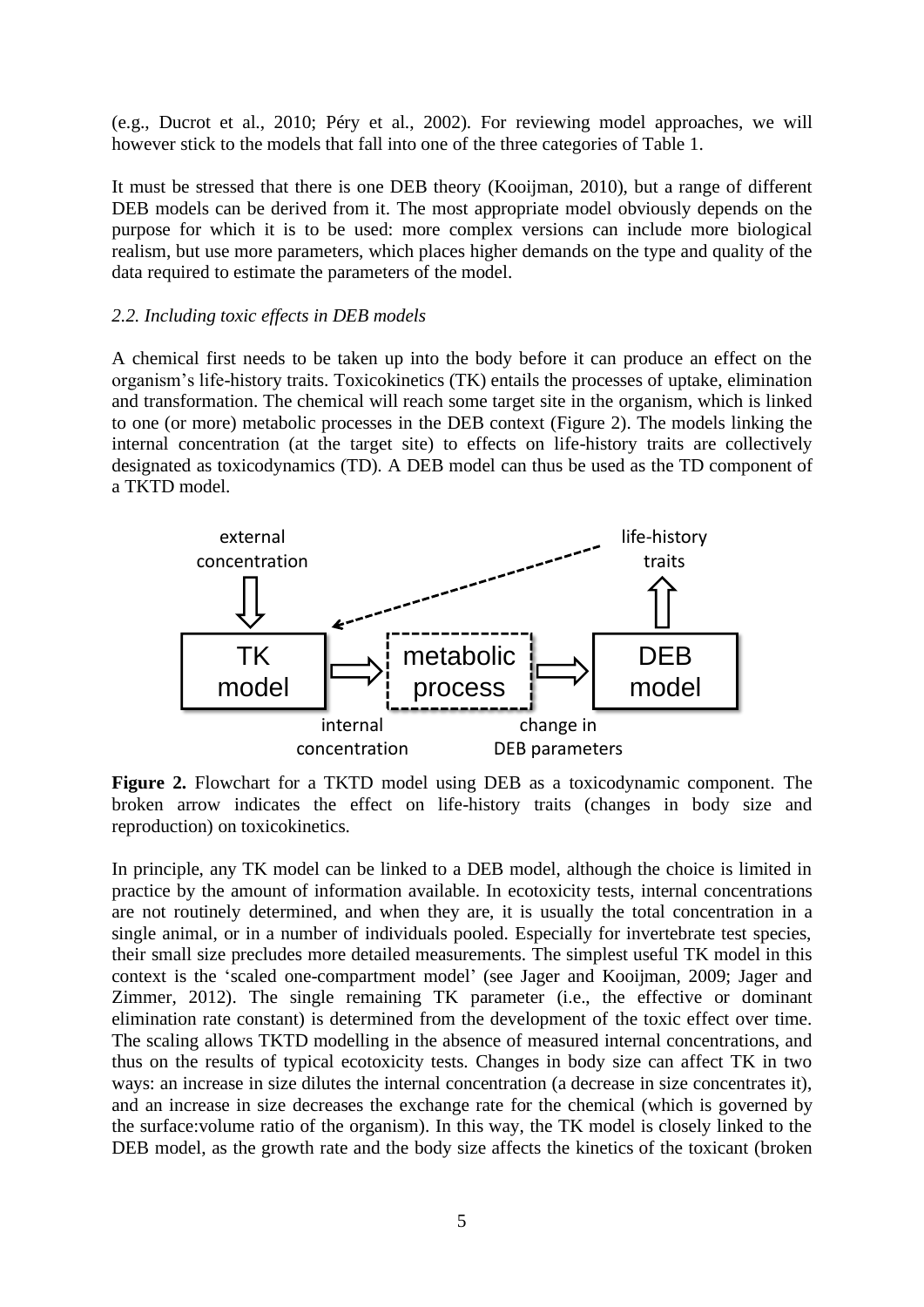line in Figure 2). Reproduction may also affect TK, but these effects on the internal concentration are ignored in most applications (see discussion in Section 4.3).

The internal concentration might be linked directly to a metabolic process in a DEB model, or via an additional TD process (e.g., detailed receptor kinetics or a state of 'damage'). Primary parameters (such as the maintenance costs per unit of structure) are associated with metabolic processes. An effect on each of the primary parameters will yield a unique pattern of effects on the life-history traits over time: a physiological or metabolic mode of action (Alda Álvarez et al., 2006). In practice, we can thus use the observed effect pattern on the traits to deduce the most likely affected DEB parameter. Kooijman and Bedaux (1996) proposed a linearwith-threshold relationship between the internal concentration and the value of a DEB parameter. The concept of a threshold is not only helpful for environmental risk assessment, but also of practical elegance. Even in a laboratory setting, there are always hundreds of chemicals present in the test system (nutrients, waste products, metabolites, minerals, etc.). If we can assume that the concentration of these chemicals remains below their respective thresholds, we can ignore them, and focus on the test compound as the driver for the toxic effects.

An up-to-date list of all of the papers using DEB theory in ecotoxicology (that we are aware of) can be found at http://www.debtox.info/papers\_debtox.php. An extensive conceptual introduction into DEB theory and its application in ecotoxicology is provided in Jager (2012).

### **3. Applications of DEB models in population ecotoxicology**

DEB models have been extensively used to extrapolate responses from individuals to populations by integrative coupling to demographic models. For this brief overview, we focus on the coupling to structured population models for animals, and applications in ecotoxicology, thus involving a chemical stressor.

Before going into specific approaches, it is good to distinguish between different types of output from population models. For ecotoxicological application, a simple and meaningful output is the population multiplication factor  $(\lambda)$  or the associated intrinsic rate of population increase (*r*). These asymptotic statistics specify the exponential increase of the population under unlimited conditions in a constant environment, and a decrease of such a statistic due to toxic stress can thus be seen as a relevant measure of ecological impact (Forbes and Calow, 1999). Even though natural populations will not show prolonged exponential growth, the resulting statistic is a fitness measure for the species, i.e., a measure of the intrinsic ability of the population to express a healthy population growth rate. Of course, population models can yield other outputs, such as population trajectories over time, age or size distributions, or extinction probability (e.g., Biron et al., 2012). However, in the studies that we have evaluated, the asymptotic growth statistics are by far the most popular.

### *3.1. Coupling to matrix models (discrete states, discrete time)*

In matrix models, individuals are assigned to discrete classes based on age, size or developmental stage, and the population is simulated in discrete time steps. The population matrix contains the probabilities to move from one class to the next and the fecundity for individuals in each class (the vital rates). A DEB model, calibrated to data for individuals, can be used to derive estimates for the vital rates for each class, providing a solid basis for the derivation, and thereby reducing bias due to deviating observations. Furthermore, the DEB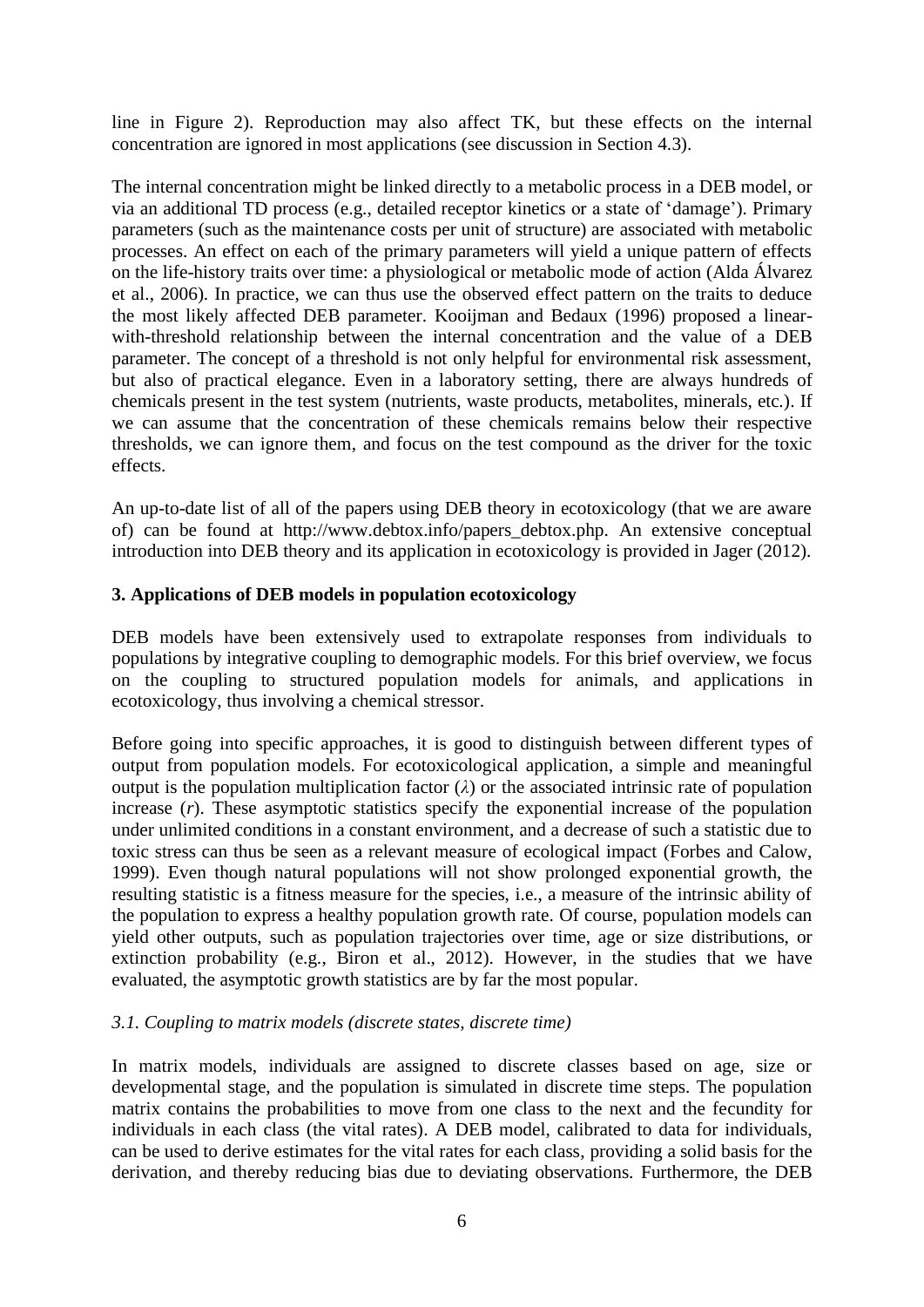model can be used to extrapolate vital rates from one set of environmental conditions to the next. An extensive discussion on the integration of DEB with matrix models is provided by Klanjscek et al. (2006).

A DEB model from the 'no maturity, no reserve' category (Table 1) was linked to matrix models by Klok and co-workers in a series of papers on the population-level effects of metals on earthworms (e.g., Klok and De Roos, 1996; Klok et al., 2007). The demographic model was a stage-structured matrix with four classes, corresponding to the developmental stages. Toxicokinetics was ignored in these studies: it was assumed that the external concentration is instantly related to a change in DEB parameters. This simplifying assumption of instantaneous steady state was able to provide an adequate description of the effect patterns in this case.

A model from the 'no maturity' category was applied by Ducrot et al (2007), combined with a two-stage matrix approach (summarised into a characteristic equation), to predict the population-level effects of zinc on the snail *Valvata piscinalis*. Billoir et al. (2009; Billoir et al., 2007) also applied a DEB model from this category to model individual performance of cladocerans (*Daphnia magna* and *Moina micrura*) exposed to stressors (cadmium and toxic cyanobacteria). The modelled survival and reproduction curves over time were used to quantify the vital rates for an age-structured matrix model (with 10 age classes) as a function of exposure concentration. The same DEB model was combined with a more extensive agestructured matrix model (21 age classes) by Biron et al. (2012) to assess effects of uranium over several generations in *Daphnia magna*. This study revealed that parameterising a population model on observations from the first generation only can lead to serious underestimation of effects on subsequent generations. Such issues require vital rates in the matrix model to change across generations, which precludes the estimation of a meaningful population growth rate. All these studies mentioned above focus on the asymptotic population growth (in this case:  $\lambda$ ), but Biron and co-workers additionally calculate extinction probability.

In matrix models, individuals are divided into discrete classes and follow discrete time steps. This discretisation introduces errors, but a more severe limitation of matrix models lies in their application to time-varying conditions. In simple matrix models (like the ones reviewed above), the status of an individual is only represented by a single state variable (such as size or age). When environmental conditions change rapidly in time, one state may not suffice and we require additional states for e.g., internal concentration, reserve and maturity. Additionally, formulating a matrix model based on an individual model with continuous states in continuous time (such as DEB models) can be rather complicated (see De Roos, 2008).

In matrix models, the sensitivity of the population growth rate to quantitative changes in vital rates (often termed elasticities) can be assessed. Elasticity analysis is a valuable tool to investigate how population growth is affected by particular traits. In linking a DEB model to a matrix model, the idea of elasticity analysis needs some rethinking. The vital rates (e.g., the egg production in each class) cannot be independent, as they are linked by the energy budget. It therefore makes more sense to calculate the influence of changes in primary DEB parameters on the population growth rate.

### *3.2. Coupling to the Euler-Lotka equation (continuous states, continuous time)*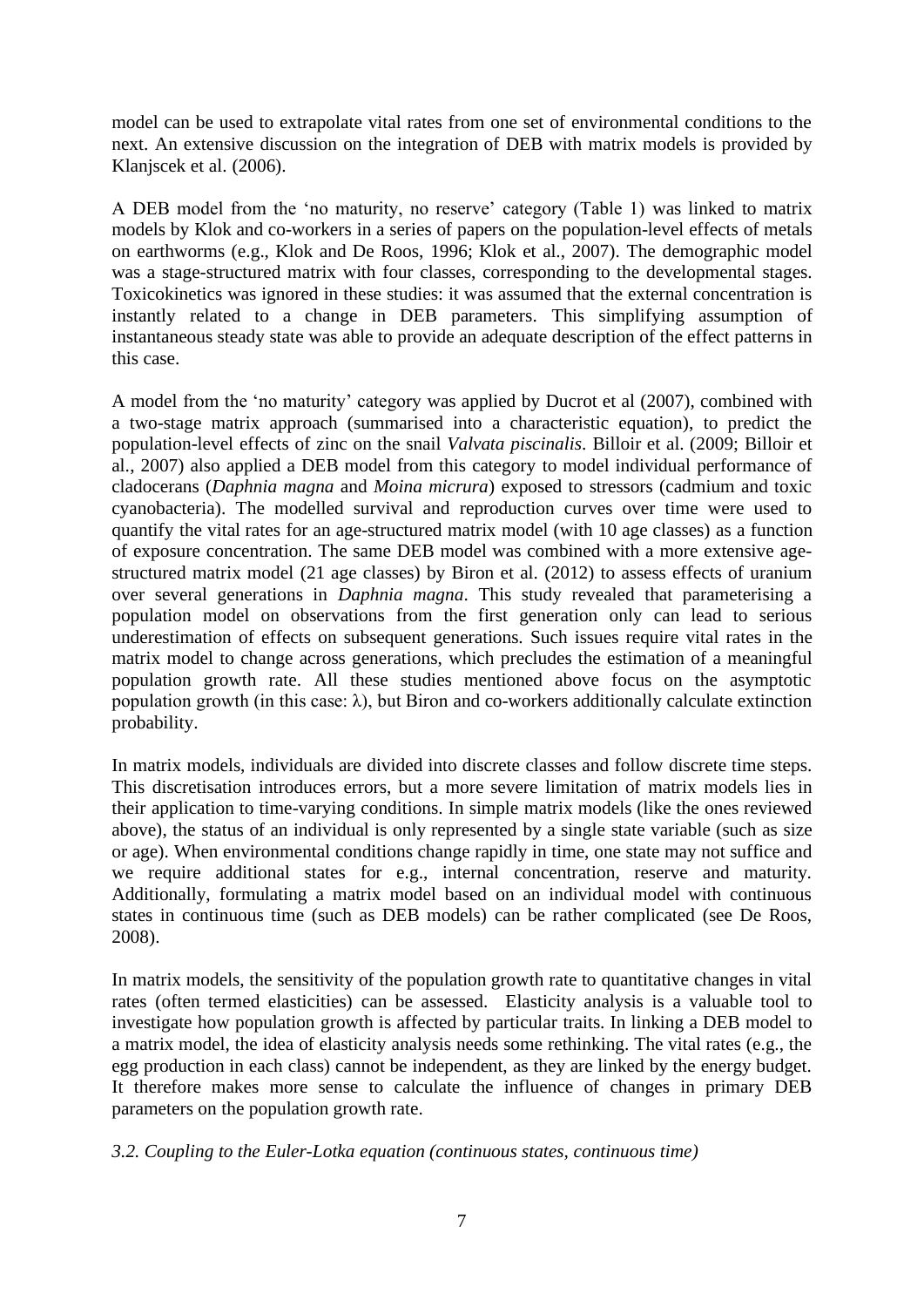There is a range of population models that deal with multiple continuous state variables for the individual and with continuous time. Such models are, however, much tougher to analyse than matrix models. In a constant environment, all populations will eventually grow exponentially, and it is this growth rate that we can easily calculate with the Euler-Lotka equation (see e.g., De Roos, 2008). The approach thus makes an *a priori* assumption for a constant environment, and a stable age distribution. A further assumption is that each individual in every generation follows the same life history, thus excluding maternal (or trans-generational) effects. The Euler-Lotka equation might be viewed as the solution for the dominant eigenvalue of an age-structure matrix model, in which the time steps are infinitely small and the number of classes infinitely large. The intrinsic rate of population increase (*r*) is calculated by solving an implicit equation containing survival and reproduction as continuous functions of age. Because this is exactly the output of the DEB models for the individual, no additional recalculation is needed, and there is no limit to the number of state variables for the DEB model of the individual.



**Fig. 3.** Population growth rate (intrinsic rate of increase) for *Daphnia magna* exposed to fluoranthene, with 95% credible intervals on the model curve. Population growth rate is normalised to the value in the control for each sample from the posterior distribution. Figure taken from Jager and Zimmer (2012) with permission.

To derive the growth rate *r*, we must integrate a function (containing the survival and reproduction functions) over the entire potential lifetime of an individual, starting from the freshly-laid egg, until infinity. In practice, the function is often integrated over the duration of the experiment. For a correct calculation, one would however have to start integration at egg formation, and stop at the age where the last animal has died or has stopped reproducing. Therefore, one would often require an extrapolation beyond the test duration. The upper boundary for integration is, however, less important as the growth rate is dominated by the offspring that are produced early in life due to the principle of compound interest: the early young also rapidly produce young themselves, and thus contribute more to the population growth rate than the young produced later in life. We can plot *r* (with its associated uncertainty) as a function of the exposure concentration (see Fig. 3). The DEB model allows us to interpolate (and even extrapolate) to untested concentrations, so it is possible to plot *r* as a continuous curve. We can also easily extrapolate to different (constant) food levels (Jager et al., 2004; Muller et al., 2010) or different temperatures (Alda Álvarez et al., 2006).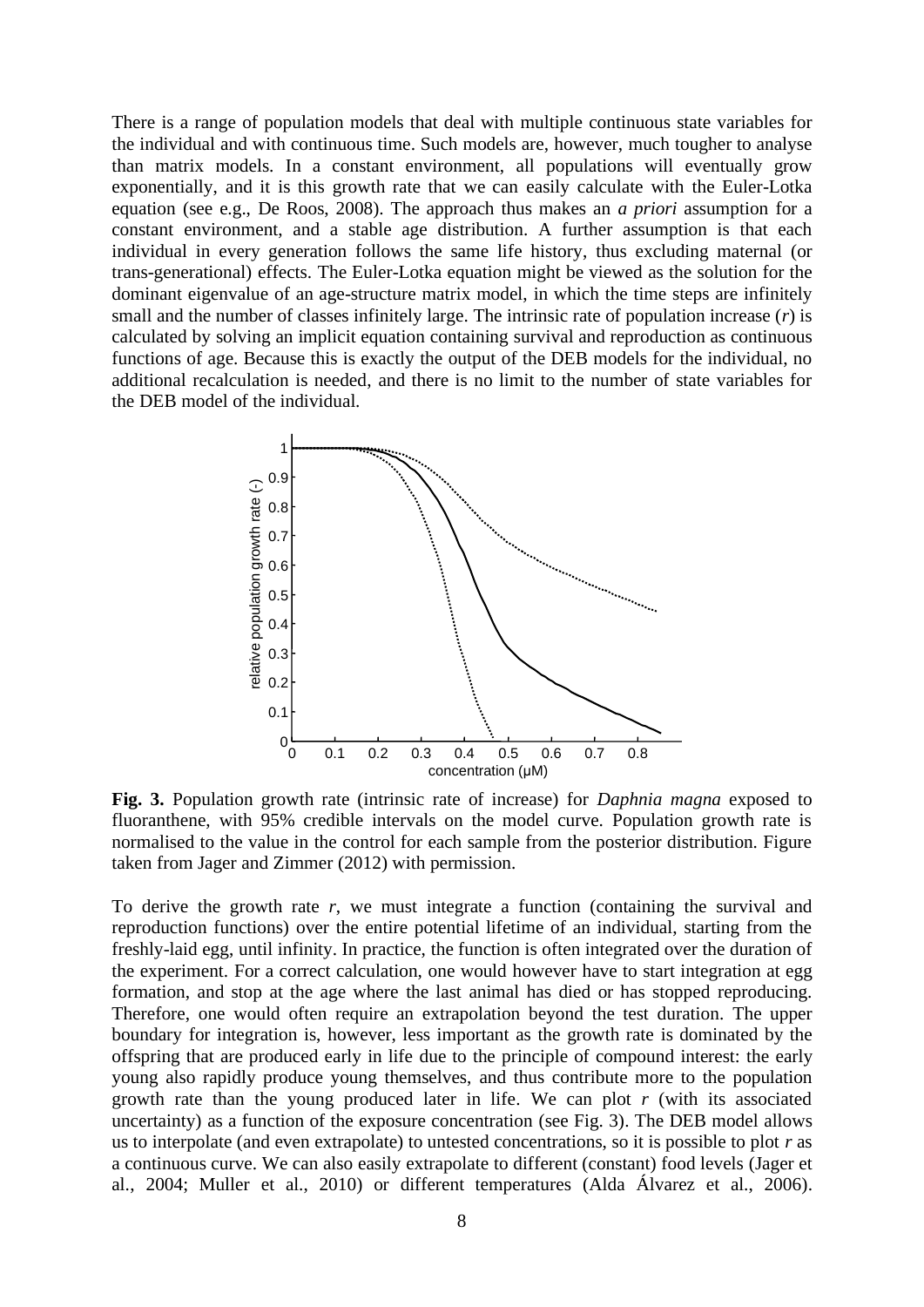Additionally, we can calculate the stable age distribution and perform sensitivity analysis (De Roos, 2008) just as done for matrix models, although this is not common practice.

The individual model that Kooijman and Metz (1984) presented is one that we now consider as a member of the 'no maturity, no reserve' category (Table 1). These authors applied their model to *D. magna*, and linked their individual model to the Euler-Lotka equation, integrating from  $t=0$  (neonate leaves the mother) to infinity. As this species hatches the eggs in a brood pouch, the formation of the eggs (and so the actual energy investment) precedes the time at which the offspring are counted. This source of bias is discussed in Jager and Zimmer (2012). Kooijman and Metz (1984) used their model to demonstrate that the population-level effects will be strongly affected by food availability for some, but not all, affected metabolic processes. Correctly identifying the disturbed metabolic process is thus crucial for a realistic extrapolation beyond the experimental data set.

Two decades later, the Euler-Lotka equation was revisited in a series of publications by Jager and co-workers (among others: Jager et al., 2004; Jager and Zimmer, 2012) and Alda Álvarez and co-workers (Alda Álvarez et al., 2005; Alda Álvarez et al., 2006) . In all these papers, a 'no maturity' approach was applied, and in most, *r* was calculated from an integration over the duration of the experimental test, thus ignoring the hatching time of the eggs and the contribution of animals surviving longer than the test duration. Whether or not to extend the integration beyond the test duration is a matter of discussion. Any extension would require extrapolation beyond the observations, and is thus associated with uncertainty. Jager and Zimmer (2012), for example, decided to calculate *r* over twice the duration of the experimental test.

Muller and co-workers (2010) derive a slightly different 'no maturity' model, compared to the studies discussed above. For *D. magna* exposed to two chemicals (tetradifon and pyridine), they plot *r* from the Euler-Lotka equation as a function of both exposure concentration and food availability, to show the interaction between these factors. These authors provided no details about the boundaries of the integration.

### *3.3. Coupling with individual-based models*

The most natural link between DEB and population models is with individual-based models (IBMs), which explicitly follow all individuals in a population. An essential feature of DEB is thus preserved: the dynamic response of an individual's life history to changes in environment. Running an IBM is extremely calculation intensive, but computers have nowadays progressed to a point where application of these models has become a serious option for predicting population responses to stressors. A more serious limitation is that IBMs offer little possibility to investigate model behaviour analytically; the only possibility is to perform simulations. The interpretation of toxicant impacts on population dynamics is thus not straightforward.

IBMs allow for full flexibility in the model for the individual and how the status of the mother affects the offspring. Indeed, in an IBM, there is no limit to the number of state variables for the individual (apart from practical constraints regarding calculation time), and maternal effects can be included in a straightforward manner. The application of such a population framework is therefore not restricted to constant (or slowly-changing) environments, and the interaction with the food source can be included. Food availability is an essential element, as in DEB, the proportion of energy available for various processes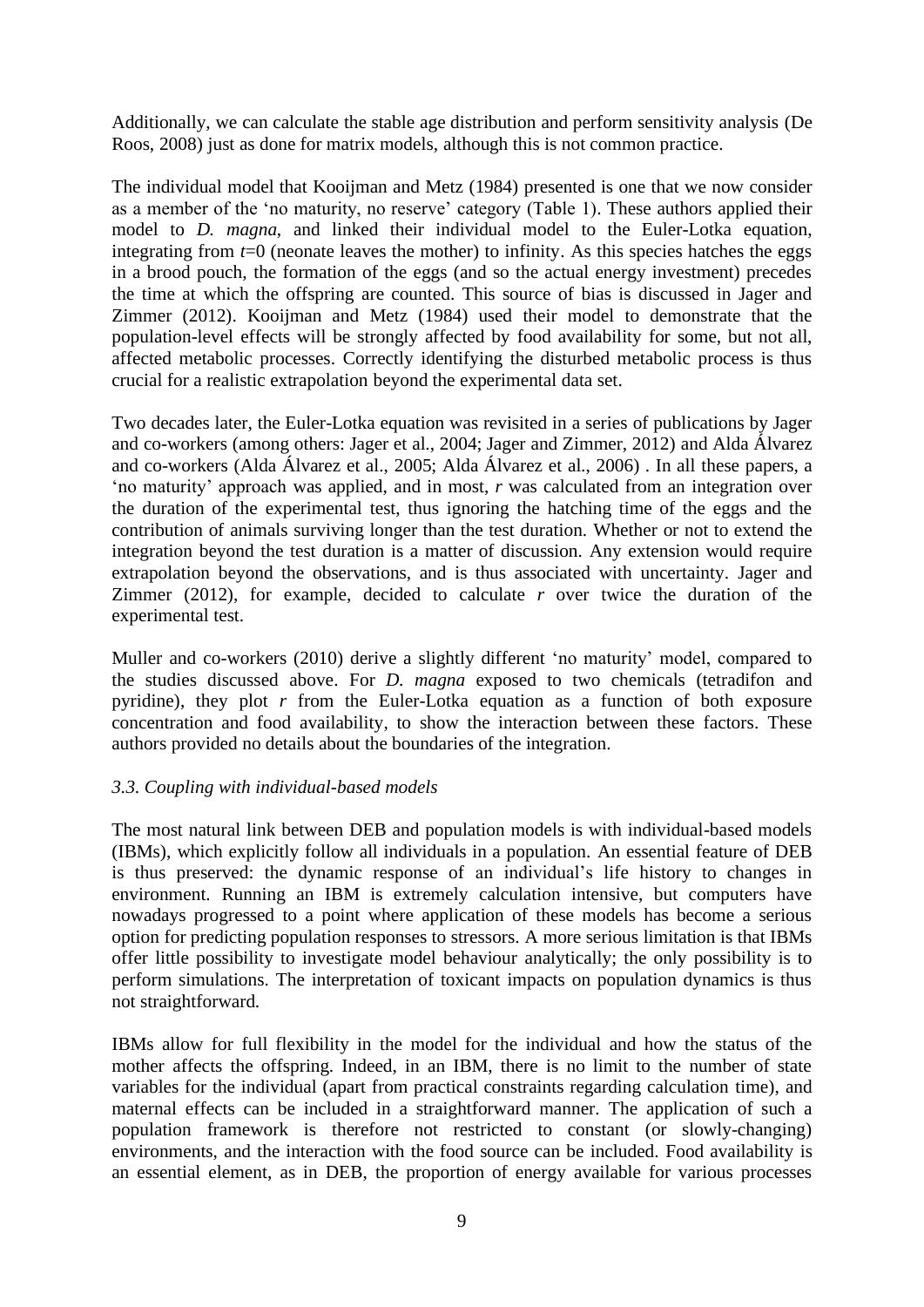depends on the environmental conditions. For example, when food is available *ad libitum*, maintenance costs are a relatively small percentage of the mobilised energy, while at low food levels, nearly all mobilized energy will be used for maintenance. Thus, the sensitivity of a metabolic process to toxic stress is resource dependent, and therefore, it is important to consider population response in these dynamic consumer-resource systems.

IBMs can be adapted to model specific laboratory, mesocosm, or environmental scenarios. This is advantageous because a key step for the application of models in risk assessment is validation. For example (Martin et al., 2013a) adapted an individual-based DEB model for *Daphnia* to exactly match the experimental conditions used for a *Daphnia* population experiment. In this study, comparison of the model to data was critical for identifying the scenarios for which the model yields accurate predictions, and also led to identification of areas where model reformulation was needed (especially, size-dependent mortality under low-food conditions).

The DEB-IBM framework (Martin et al., 2012) offers a flexible platform for experimentation with linking DEB to IBMs (it applies the scaled standard model, Table 1). The power of this framework was demonstrated for the effects of 3,4-dichloroaniline on a laboratory population of *D. magna* (Martin et al., 2013b). In this study, the IBM, parameterised with data at the individual level only, was able to accurately predict the observed population responses over time. The only other combination of an IBM with a DEB-inspired model in ecotoxicology is currently the work of Beaudouin et al (2012), studying the effects of uranium on the midge *C. riparius*. However, the individual model in this study does not classify as a DEB model in the sense of the categories in Table 1.

# *3.4. Selecting the appropriate model*

To study the importance of model choice, Jager and Klok (2010) compared several DEB models (one from each category in Table 1) with two population approaches (a stagestructured matrix model and the continuous Euler-Lotka equation), for one data set (copper in the earthworm *Dendrobaena octaedra*). These authors included (estimated) hatching time in the Euler-Lotka calculation, as well as two options for the termination of the Euler-Lotka integration (end of the test and ten times the test duration). The population growth rate from the stage-structured matrix models represents the asymptotic situation, and indeed was most comparable to the Euler-Lotka integration for the longer duration. When both population approaches are compared using comparable assumptions, the results are very similar. Furthermore, the conclusions for the effects on the population growth rate did not strongly depend on the type of DEB model applied, at least in this specific case. Simpler DEB models should therefore not automatically be discarded in favour of more complex ones.

For the calculation of the intrinsic population growth rate *r*, the Euler-Lotka equation is the most appropriate choice in conjunction with a DEB model. The link to the individual-level model is straightforward and the continuous state variables of the DEB model are preserved. Matrix models allow to model transient behaviour: starting far away from the stable age/stage distribution. In principle, matrix models can deal with time-varying environmental conditions although the possibilities are, in practice, limited (see Section 3.1). IBMs offer full flexibility in terms of DEB model and the ability to simulate dynamic environments, but are calculation intensive, and less straightforward to interpret.

# *3.5. Lessons from population modelling with DEB*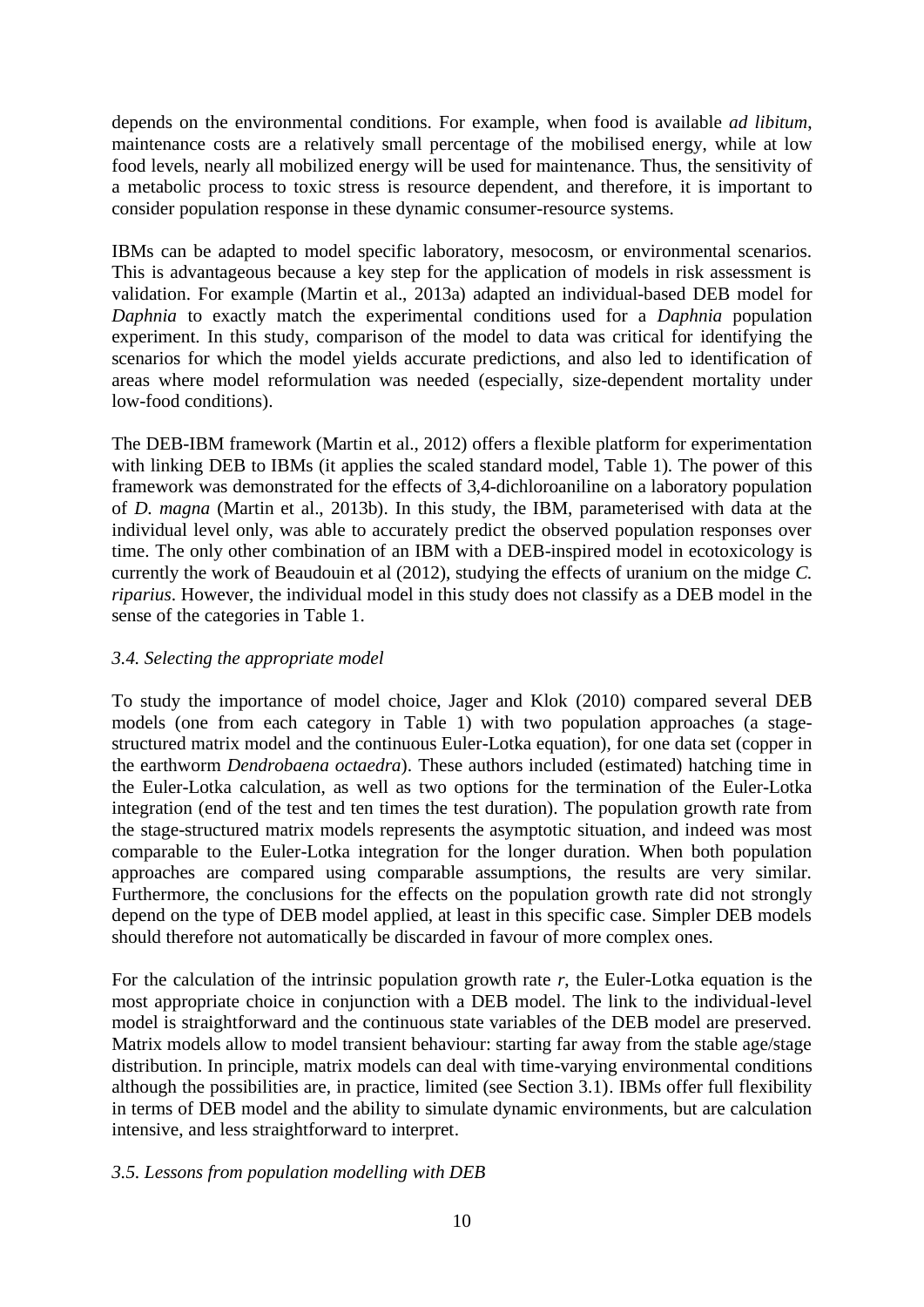Linking DEB and population models in ecotoxicology has demonstrated that we can indeed extrapolate laboratory toxicity data at the individual level to population growth rates. The main contribution of DEB into this process has been to smooth noisy experimental data (i.e., reduce the impact of outliers in the observations), to interpolate (or even extrapolate) to untested exposure levels, and to extrapolate to untested constant environmental conditions (i.e., food availability and temperature). These last extrapolations depend critically upon the physiological mode of action of the contaminants (the affected metabolic processes).

Admittedly, the benefits of DEB theory have not been fully exploited in most of the studies that we review in this paper. In fact, rather similar population predictions could have been produced by a descriptive analysis of the individual-level observations on survival and reproduction (see comparison in Alda Álvarez et al., 2006; Jager and Klok, 2010). The advantages of DEB theory are most pronounced when extrapolating to other environmental conditions, and especially highly dynamic ones (which would require an IBM approach). Furthermore, the power of the theory can be used to extrapolate between chemicals and between species. Even though such extrapolations are theoretically plausible, and indicated in preliminary studies, the predictive power still needs to be further demonstrated in practice (see Section 4.5).

## **4. Areas for further research in DEB models**

Several areas of DEB theory, and its application to ecotoxicology, require further attention in the context of the linkage to population models. In this section, we will outline the most important ones. Most of these issues require a close collaboration between modellers and experimental scientists.

### *4.1. Starvation response*

Field populations never experience constant food levels for long, and periodic starvation is common. In the standard DEB animal model, starvation occurs when the fraction  $\kappa$  of the mobilisation from the reserves is insufficient to pay somatic maintenance costs (see Fig. 1). For a fully-grown adult, the total flux allocated to growth and maintenance, is already used for the latter process (which is why growth has ceased in the first place). As soon as the food availability drops even a little bit, starvation occurs, and the organism has to deviate from the standard allocation rules. At this moment, there are various options to deal with starvation in DEB models, but it is unclear which species follow which set of rules. Martin et al (2013a) show how the choice for the starvation response can actually dominate the population dynamics, stressing the selection of a realistic set of rules for the species of interest.

# *4.2. Maternal effects*

Maternal effects often play a role in stress ecology; the status of the mother can influence the life history of the offspring (Bernardo, 1996). For example, mothers may change the investment per offspring depending on their own status, they might provide 'information' which changes the metabolic processes in the offspring (preparing them, as it where, for particular conditions), or a toxicant may be transferred from mother to offspring (discussed in Section 4.3). In DEB theory, there is one type of maternal effect built in; the rule that the investment per egg is such that the offspring will hatch with the same reserve density as the mother had at egg formation. This implies that poorly-fed mothers should produce smaller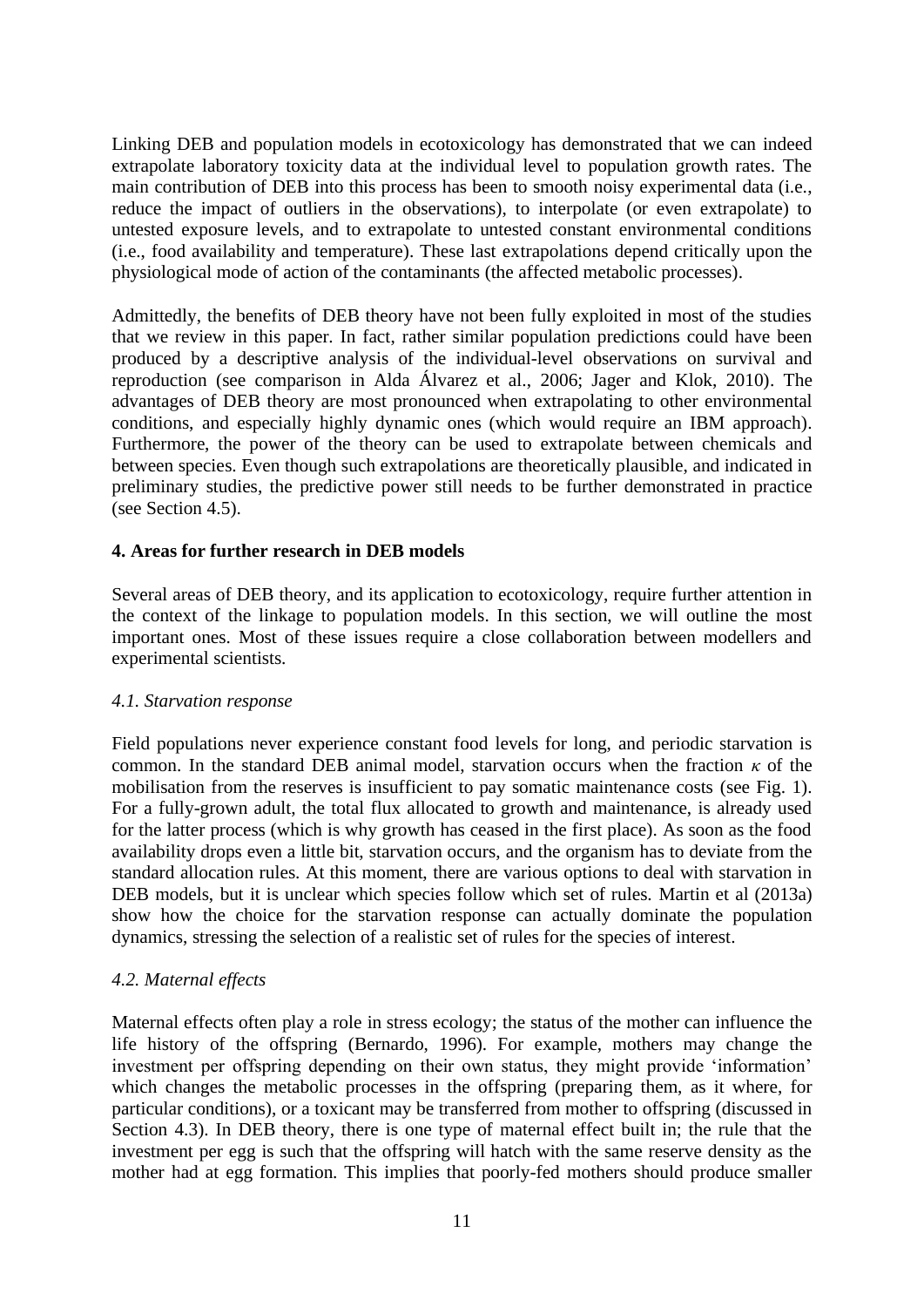eggs, yielding hatchlings with a poorer reserve status. In biological reality, a range of maternal effects has been observed, and the influence of toxicity on investment per offspring is still unclear. At this moment, it is not obvious to what extent maternal effects may affect population dynamics. Although the work of Biron et al (2012) clearly indicates the importance of trans-generational effects, the underlying mechanisms remain unclear.

# *4.3. Realistic TK models*

Most TK models are validated and calibrated on data for animals that do not grow or reproduce, that do not change in composition (e.g., lipid content), and at concentrations where there is no toxic effect. The reason is that all these factors affect uptake and elimination in a rather complex manner. However, we want to use these TK models in TKTD models for situations that they were not calibrated for. The one-compartment model is usually extended to account for changes in body size (e.g., Jager and Zimmer, 2012), which also takes care of one of the feedback loops in Figure 2 (a toxic effect on growth will affect toxicokinetics, and thereby alter the toxicity). Several TK extensions of DEB models have been explored (e.g., Bodiguel et al., 2009; Van Haren et al., 1994), which include more biological realism in toxicokinetics (see also conceptual discussion in Jager, 2012). These model extensions, however, require some more testing and validation, to see how generally applicable they are. A specific area where more research is needed is in the TK for the embryo. Embryos may be exposed to toxicants that they receive from their mothers through maternal transfer, and the egg may exchange chemicals with the environment.

## *4.4. Identification of the mechanism of action*

In practice, it is often difficult, or even impossible, to identify a unique metabolic mechanism of action (i.e., the DEB parameter that is affected) from toxicity test data. It is, for example, difficult to distinguish between effects on assimilation and maintenance, with observations on body size and reproduction only. Furthermore, it is also possible that more than one metabolic parameter is affected at the same time, which might be mistaken for another mechanism. Identification of the correct mechanism of action is hardly relevant for the characterisation of the response under the test conditions (e.g., to estimate a no-effect concentration), as long as the model fits the data well. Extrapolation beyond the test situation, however, may be seriously affected. The work of Kooijman and Metz (1984) already showed that the interaction between food and toxicants works out differently at the population level for chemicals with a different metabolic mechanism. More work is needed to specify what type of information is needed to identify the various mechanisms of action, and to quantify the importance of a correct choice for the population effects.

# *4.5. Patterns in effects among chemicals and species*

The kind of testing that is needed to identify all DEB model parameters, and the correct mechanism of action, will be unfeasible for each chemical-species combination. However, the power of a DEB-based framework is that the model parameters have a physically meaning. The basic DEB parameters tend to covary between species in a rather predictable way, which can be used to aid their estimation (Lika et al., 2011). The parameters governing the toxic response also seem to vary between chemicals in a particular way (Jager and Kooijman, 2009). In the future, this can lead to the development of powerful estimation routines. However, the work on nematodes shows that the metabolic mechanism of action can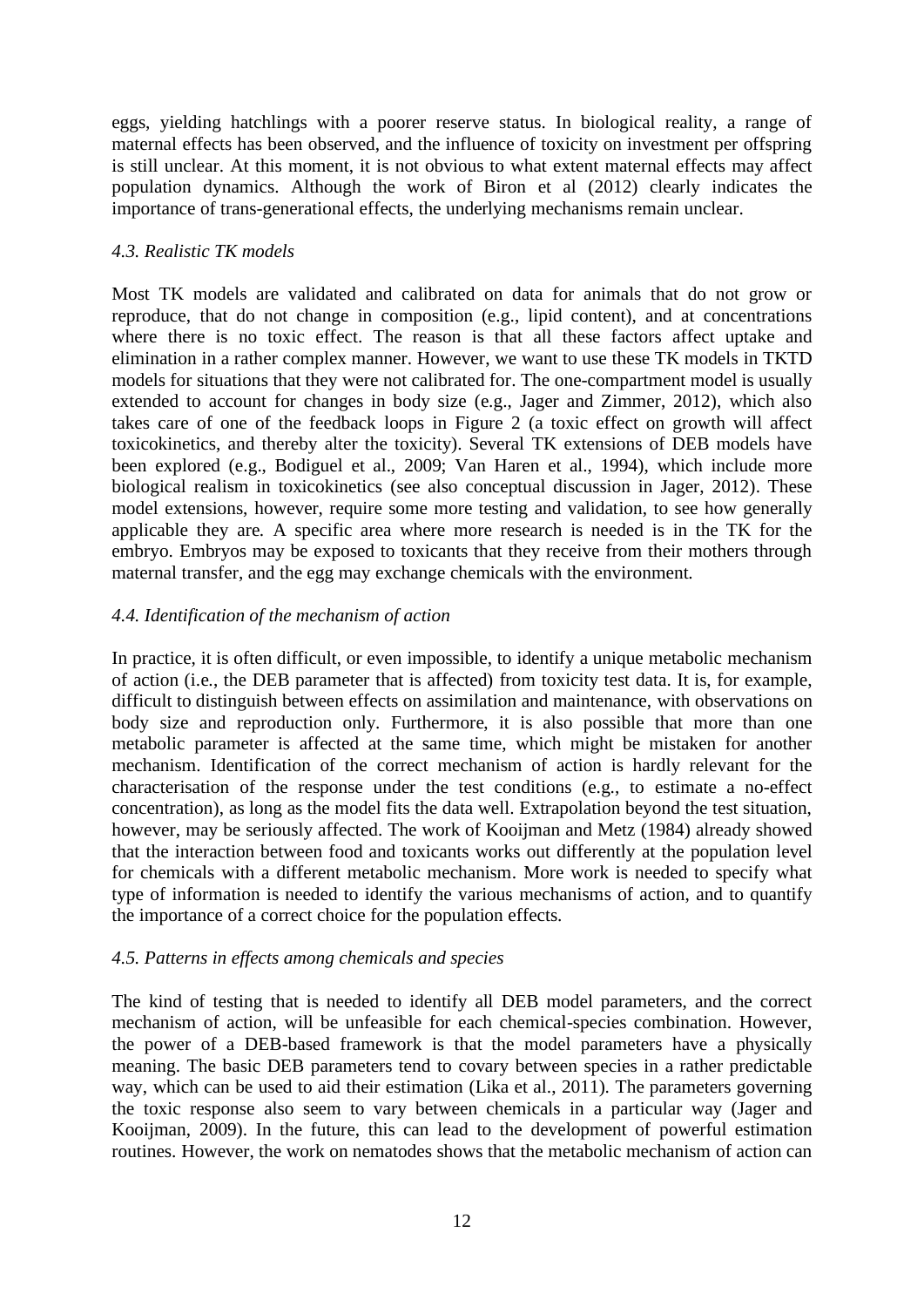be radically different for the same chemical in two different species (Alda Álvarez et al., 2006). Development of such tools thus requires some systematic testing efforts.

# *4.7. Multiple stress*

In the field, organisms are never exposed to a single stressor in isolation: multiple stress is the norm. Multiple stress is not an issue that can be addressed at the population level; it requires mechanistic modelling at the individual level. Working in a DEB framework provides handles to work with multiple toxicants (Jager et al., 2010) and combinations of a toxicant with a biological stressor (e.g., food limitation, Pieters et al., 2006). Furthermore, such a framework can be used to identify an inappropriate food source in experimental tests (Zimmer et al., 2012), which can bias the interpretation of the toxic response, and thereby the extrapolation to the population level. This is also an area where more systematic experimental testing is needed.

# *4.8. Differences between individuals*

Individuals differ in their basic physiology (and thus in their DEB parameters), and there is inevitable stochasticity in their behaviour (e.g., modifying their exposure to food and toxicants). This topic has not received a lot of attention so far, although Jager (2013) recently presented an approach to analyse toxicity test results in the light of inter-individual variation. Some DEB-based population modelling with individual differences has been performed in an IBM context (Kooijman et al., 1989; Martin et al., 2013a; Martin et al., 2013b). IBMs offer a straightforward way to implement differences between individuals, in contrast to matrix models and the Euler-Lotka equation. However, it is at this moment not clear whether such differences are heritable, and how they will affect the population response to stressors.

# **5. Outlook**

Focussing on the energy budget is a sensible simplification of biology for studying the effects of chemicals (Jager et al., 2006). DEB theory offers a formal framework for building energybudget models for individual organisms, which can subsequently be linked to population models. The main benefit of using DEB theory lies in the ability to extrapolate the individual's behaviour to untested and dynamic environments, and possibly (in the future) to extrapolate between species and chemicals. Furthermore, we can use the same model structure for a broad range of animals, as animals differ mainly in parameter values and not in model structure. Applications can often rely on relatively simple models derived from the theory. We reviewed most of the papers in which responses to chemical stress are analysed with DEB-based models, and subsequently translated to effects to the population level. As always, the most appropriate tool depends on the question that must be addressed. Unfortunately, most authors neither discuss their choice for a particular DEB model, nor their choice for a specific population approach. We hope that this review can help create a greater awareness of the pros and cons of each approach.

DEB theory offers a flexible framework to include biological realism at the individual level. Surely, not every question requires an energy-budget approach, but its strengths make DEB a vital contribution to the population modeller's toolbox. The work on DEB theory and its applications is far from finished, and we hope that the areas for further research that we specified will provide inspiration for future research projects.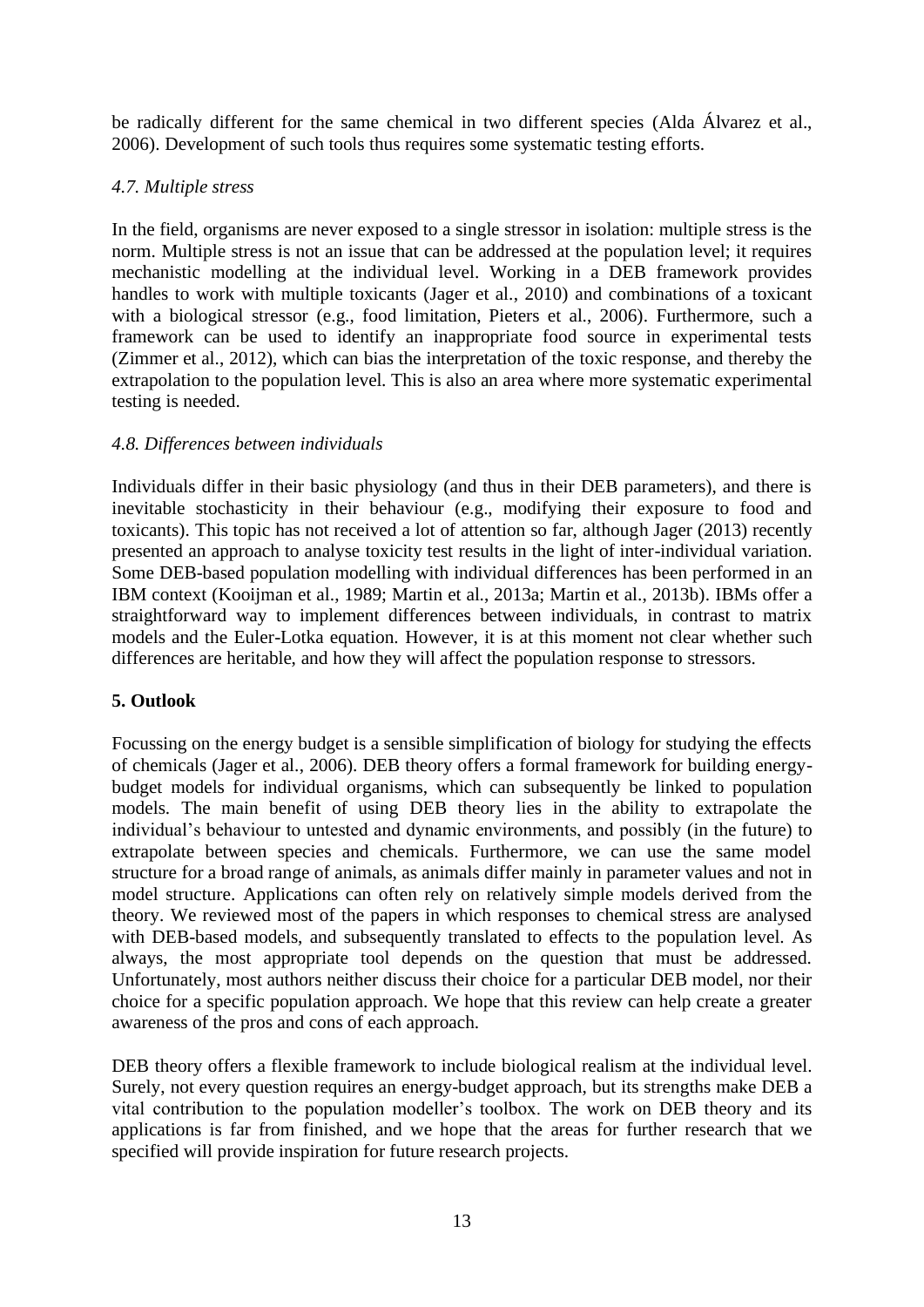#### **Acknowledgements**

This research has been financially supported by the European Union under the 7th Framework Programme (project acronym CREAM, contract number PITN-GA-2009- 238148).

#### **References**

- Alda Álvarez, O., Jager, T., Kooijman, S.A.L.M., Kammenga, J.E., 2005. Responses to stress of *Caenorhabditis elegans* populations with different reproductive strategies. Functional Ecology 19, 656-664.
- Alda Álvarez, O., Jager, T., Marco Redondo, E., Kammenga, J.E., 2006. Physiological modes of action of toxic chemicals in the nematode *Acrobeloides nanus*. Environmental Toxicology and Chemistry 25, 3230-3237.
- Ashauer, R., Escher, B.I., 2010. Advantages of toxicokinetic and toxicodynamic modelling in aquatic ecotoxicology and risk assessment. Journal of Environmental Monitoring 12, 2056-2061.
- Beaudouin, R., Dias, V., Bonzom, J.M., Péry, A., 2012. Individual-based model of *Chironomus riparius* population dynamics over several generations to explore adaptation following exposure to uranium-spiked sediments. Ecotoxicology 21, 1225-1239.
- Bernardo, J., 1996. Maternal effects in animal ecology. American Zoologist 36, 83-105.
- Billoir, E., da Silva Ferrão-Filho, A., Delignette-Muller, M.L., Charles, S., 2009. DEBtox theory and matrix population models as helpful tools in understanding the interaction between toxic cyanobacteria and zooplankton. Journal of Theoretical Biology 258, 380-388.
- Billoir, E., Delignette-Muller, M.L., Péry, A.R.R., Geffard, O., Charles, S., 2008. Statistical cautions when estimating DEBtox parameters. Journal of Theoretical Biology 254, 55-64.
- Billoir, E., Péry, A.R.R., Charles, S., 2007. Integrating the lethal and sublethal effects of toxic compounds into the population dynamics of *Daphnia magna*: a combination of the DEBtox and matrix population models. Ecological Modelling 203, 204-214.
- Biron, P.A., Massarin, S., Alonzo, F., Garcia-Sanchez, L., Charles, S., Billoir, E., 2012. Populationlevel modeling to account for multigenerational effects of uranium in *Daphnia magna*. Environmental Science & Technology 46, 1136-1143.
- Bodiguel, X., Maury, O., Mellon-Duval, C., Roupsard, F., Le Guellec, A.M., Loizeau, V., 2009. A dynamic and mechanistic model of PCB bioaccumulation in the European hake (*Merluccius merluccius*). Journal of Sea Research 62, 124-134.
- De Roos, A.M., 2008. Demographic analysis of continuous-time life-history models. Ecology Letters 11, 1-15.
- Ducrot, V., Billoir, E., Péry, A.R.R., Garric, J., Charles, S., 2010. From individual to population level effects of toxicants in the tubicifid *Branchiura sowerbyi* using threshold effect models in a Bayesian framework. Environmental Science & Technology 44, 3566-3571.
- Ducrot, V., Péry, A.R.R., Mons, R., Quéau, H., Charles, S., Garric, J., 2007. Dynamic energy budget as a basis to model population-level effects of zinc-spiked sediments in the gastropod *Valvata piscinalis*. Environmental Toxicology and Chemistry 26, 1774-1783.
- Forbes, V.E., Calow, P., 1999. Is the per capita rate of increase a good measure of population-level effects in ecotoxicology? Environmental Toxicology and Chemistry 18, 1544-1556.
- ISO, 2006. Water quality Guidance on statistical interpretation of ecotoxicity data, International Organization for Standardization (ISO), Geneve, Switzerland.
- Jager, T., 2012. Making sense of chemical stress. Applications of Dynamic Energy Budget theory in ecotoxicology and stress ecology, [http://www.debtox.info/book.php,](http://www.debtox.info/book.php) Version 9 April 2012.
- Jager, T., 2013. All individuals are not created equal; accounting for interindividual variation in fitting life-history responses to toxicants. Environmental Science & Technology 47, 1664-1669.
- Jager, T., Crommentuijn, T., Van Gestel, C.A.M., Kooijman, S.A.L.M., 2004. Simultaneous modeling of multiple endpoints in life-cycle toxicity tests. Environmental Science & Technology 38, 2894-2900.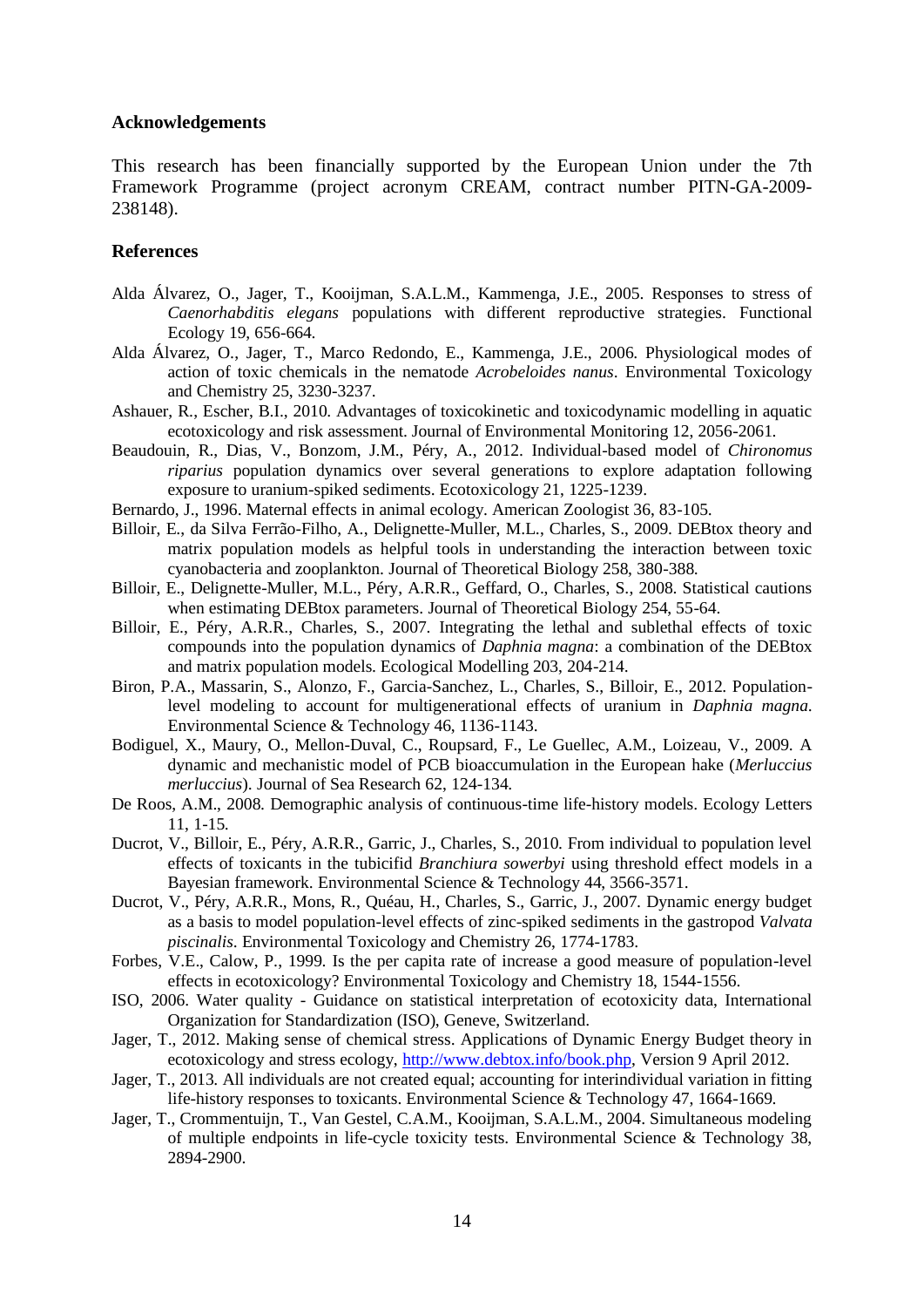- Jager, T., Heugens, E.H.W., Kooijman, S.A.L.M., 2006. Making sense of ecotoxicological test results: towards application of process-based models. Ecotoxicology 15, 305-314.
- Jager, T., Klok, C., 2010. Extrapolating toxic effects on individuals to the population level: the role of dynamic energy budgets. Philosophical Transactions of the Royal Society B-Biological Sciences 365, 3531-3540.
- Jager, T., Kooijman, S.A.L.M., 2009. A biology-based approach for quantitative structure-activity relationships (QSARs) in ecotoxicity. Ecotoxicology 18, 187-196.
- Jager, T., Martin, B.T., Zimmer, E.I., 2013. DEBkiss or the quest for the simplest generic model of animal life history. Journal of Theoretical Biology 328, 9-18.
- Jager, T., Vandenbrouck, T., Baas, J., De Coen, W.M., Kooijman, S.A.L.M., 2010. A biology-based approach for mixture toxicity of multiple endpoints over the life cycle. Ecotoxicology 19, 351-361.
- Jager, T., Zimmer, E.I., 2012. Simplified Dynamic Energy Budget model for analysing ecotoxicity data. Ecological Modelling 225, 74-81.
- Klanjscek, T., Caswell, H., Neubert, M.G., Nisbet, R.M., 2006. Integrating dynamic energy budgets into matrix population models. Ecological Modelling 196, 407-420.
- Klok, C., De Roos, A.M., 1996. Population level consequences of toxicological influences on individual growth and reproduction in *Lumbricus rubellus* (Lumbricidae, Oligochaeta). Ecotoxicology and Environmental Safety 33, 118-127.
- Klok, C., Holmstrup, M., Damgaard, C., 2007. Extending a combined dynamic energy budget matrix population model with a bayesian approach to assess variation in the intrinsic rate of population increase. An example in the earthworm *Dendrobaena octaedra*. Environmental Toxicology and Chemistry 26, 2383-2388.
- Kooijman, S.A.L.M., 2001. Quantitative aspects of metabolic organization: a discussion of concepts. Philosophical Transactions of the Royal Society of London B 356, 331-349.
- Kooijman, S.A.L.M., 2010. Dynamic energy budget theory for metabolic organisation, Cambridge University Press, Cambridge, UK.
- Kooijman, S.A.L.M., Bedaux, J.J.M., 1996. Analysis of toxicity tests on *Daphnia* survival and reproduction. Water Research 30, 1711-1723.
- Kooijman, S.A.L.M., Metz, J.A.J., 1984. On the dynamics of chemically stressed populations: the deduction of population consequences from effects on individuals. Ecotoxicology and Environmental Safety 8, 254-274.
- Kooijman, S.A.L.M., Sousa, T., Pecquerie, L., Van der Meer, J., Jager, T., 2008. From fooddependent statistics to metabolic parameters, a practical guide to the use of dynamic energy budget theory. Biological Reviews 83, 533-552.
- Kooijman, S.A.L.M., Van der Hoeven, N., Van der Werf, D.C., 1989. Population consequences of a physiological model for individuals. Functional Ecology 3, 325-336.
- Lika, K., Kearney, M.R., Freitas, V., Van der Veer, H.W., Van der Meer, J., Wijsman, J.W.M., Pecquerie, L., Kooijman, S.A.L.M., 2011. The "covariation method" for estimating the parameters of the standard Dynamic Energy Budget model I: Philosophy and approach. Journal of Sea Research 66, 270-277.
- Lika, K., Kooijman, S.A.L.M., 2011. The comparative topology of energy allocation in budget models. Journal of Sea Research 66, 381-391.
- Martin, B.T., Jager, T., Nisbet, R.M., Preuss, T.G., Grimm, V., 2013a. Predicting population dynamics from the properties of individuals: a cross-level test of Dynamic Energy Budget theory. American Naturalist 181, 506-519.
- Martin, B.T., Jager, T., Nisbet, R.M., Preuss, T.G., Hammers-Wirtz, M., Grimm, V., 2013b. Extrapolating ecotoxicological effects from individuals to populations: a generic approach based on Dynamic Energy Budget theory and individual-based modeling. Ecotoxicology 22, 574-583.
- Martin, B.T., Zimmer, E.I., Grimm, V., Jager, T., 2012. Dynamic Energy Budget theory meets individual-based modelling: a generic and accessible implementation. Methods in Ecology and Evolution 3, 445-449.
- Muller, E.B., Nisbet, R.M., Berkley, H.A., 2010. Sublethal toxicant effects with dynamic energy budget theory: model formulation. Ecotoxicology 19, 48-60.